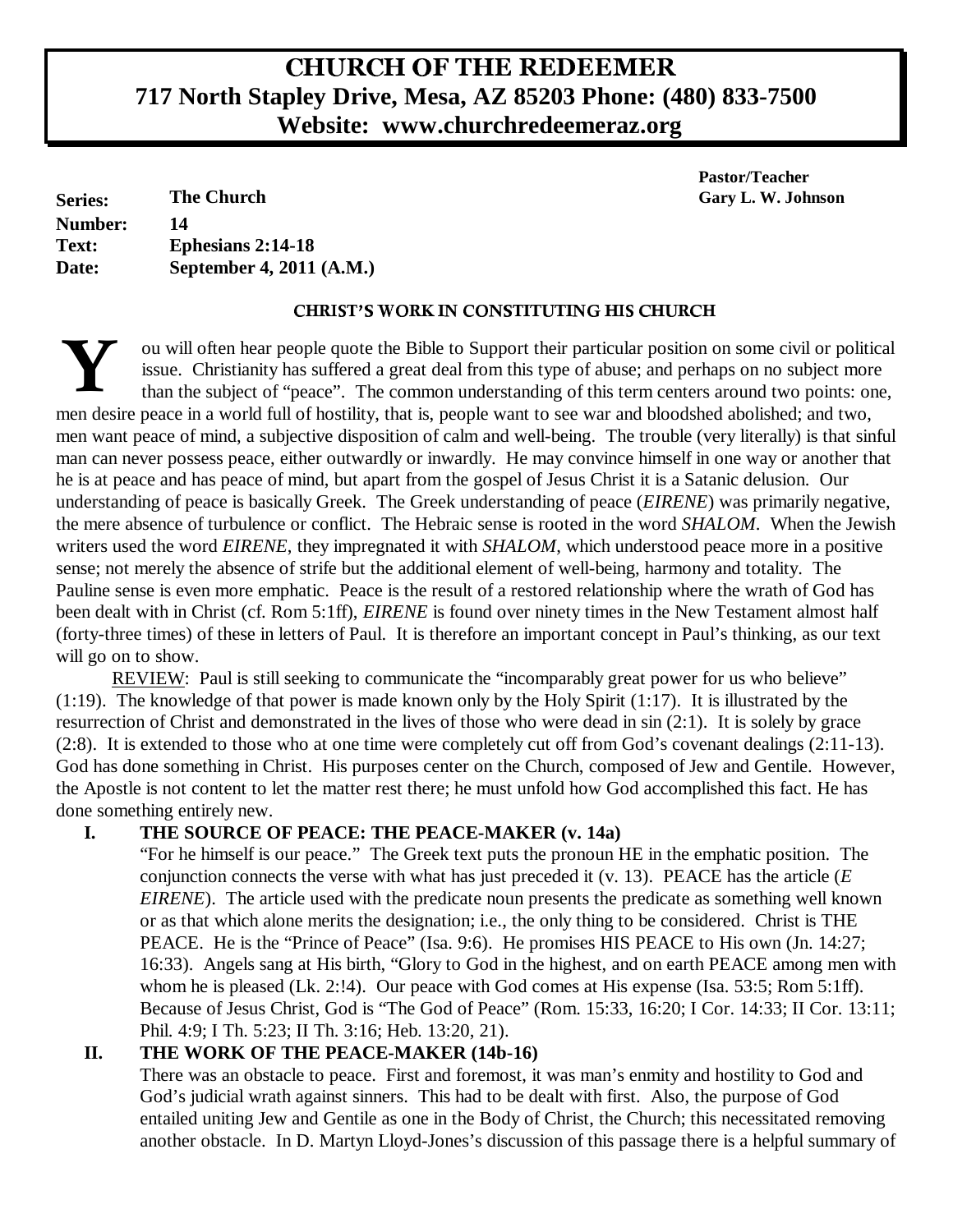what this powerful word "reconciliation" means. It has five parts, according to this writer: "It means *first* of all a change from a hostile to a friendly relationship. That is the simplest meaning, the most basic meaning . . .

In the *second* place, it does not merely mean a friendship after an estrangement, a mere doing away with the estrangement. It is not merely that it brings people into speaking terms again who formerly passed one another without even looking at each other. It means more; it means really bringing together again, a reuniting, a re-connecting. It carries that meaning.

In the *third* place, it is a word also that emphasizes the completeness of the action. It means that the enmity is so completely laid aside that complete amity follows . . .It is not a compromise, the kind of thing that happens so often when a conference has gone on for days and there has been a deadlock and somebody suddenly gets a bright idea and suggests introducing a particular word or formula, which just patches up the problem for the moment. It is not that. It is a complete action; it produces complete amity and concord where there was formerly hostility.

But in the *fourth* place, it also means this. It is not merely that the two partners to the trouble or the dispute or the quarrel have decided to come together. This word that the apostle uses implies that it is *one* of the parties that takes the action, and it is the *upper* one that does it. A part of this word indicates an action that comes down from above. It is the Greek word *kata. . . .*It is not that the two sides come together as it were voluntarily; it is the one bringing the other into this position of complete amity and accord.

And finally, in the *fifth* place, the word carries the meaning that it is a restoration of something that was there before. Now our word 'reconcile,' which is really a transliteration of the Latin word, in and of itself suggests that. Re-concile! They were conciled before, they are now re-conciled, brought back to where they were."<sup>1</sup>

A. THE DIVIDING WALL OF HOSTILITY – What is meant by this? Some commentators have suggested that it refers to the barrier which separated the inner courts of the Jerusalem temple from the court of the Gentiles (cf. Acts 21:27ff). Other restrictions were placed upon Jewish women and laymen right up to the High Priest, who alone could enter the holy of holies on the Day of Atonement. This picture may be in the background, but surely the foremost thought is that personal hatred and hostility which existed between the groups. The bond of unity between the two is Christ. He is what they have in common. How is this accomplished? How was this peace made? Paul tells us first negatively and then positively:

1. NEGAVITELY – CHRIST ABOLISHED (Gk. *KATARGESAS*, to make null and/or void) THE LAW (Note: *TON NOMON*) WITH ITS COMMANDMENTS AND REGULATIONS. The law is a unit. Paul is not speaking simply of the ceremonial law. Men are not justified by the law (Gal. 3:19-4:5). But, on the other hand, the holy law of God is NOT abrogated by the law of faith (Rom. 3:31, 7:22, 13:8-10). To what, then, is Paul referring? The context has direct references to Jew and Gentile. The law created a division between the two (cf. 1 Kgs. 8:53; Deut. 33:3-4). Christ made void the divisive function of the law. The law was not given to Israel as a means of either justification or sanctification. It served to make a distinction between the Jew and Gentile and was identified with the external "ordinances". The abolishing took place IN HIS FLESH: that is, by the agency of the Messiah's death. 2. POSITIVELY – CHRIST CREATED IN HIMSELF ONE NEW MAN OUT OF THE TWO. The word for NEW is *KAINOS*. There are two words in Greek for "new"; *NEOS*, which means new in reference to time, and *KAINOS*, which means "New in quality, new in character, unfamiliar, fresh, introducing something which has not been there before and which could not even have been there before"<sup>2</sup> The point is that Christ "creates" a new man. He does not turn a